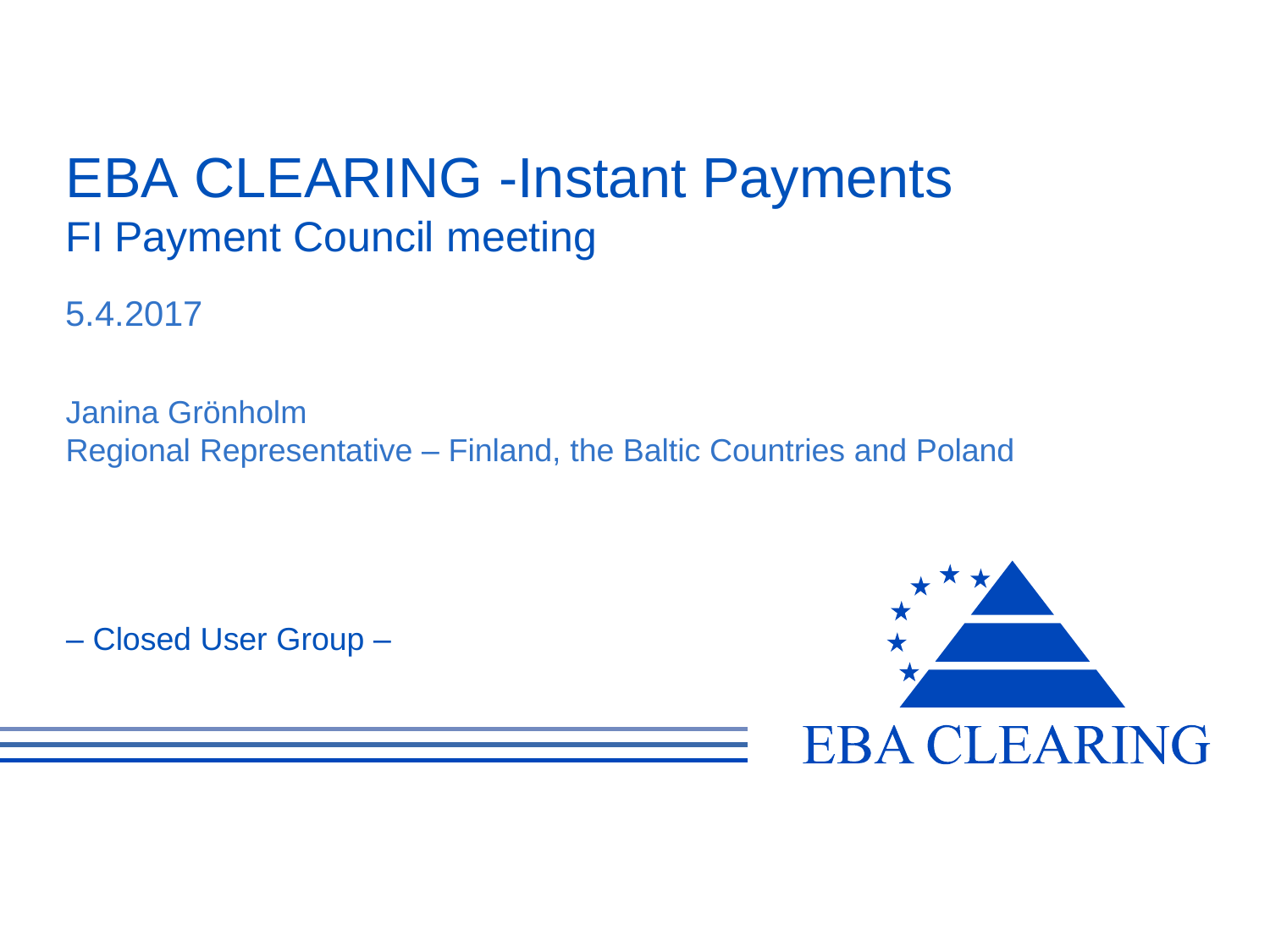# Instant Payments – a community approach



- In mid-2014, acknowledging the trend towards real time payments with its community, EBA CLEARING undertook a review of requirements for 'next generation payments'
- In December 2014, the ERPB issued a statement including a definition of instant payments and a call to the supply side of the industry to develop at least one pan-European instant payment solution
- In 2015, in co-operation with interested users, an instant payment initiative was launched to explore the requirements for next generation infrastructures after SEPA migration

- Real time becomes a global trend
- ERPB statement for instant payments for euro

- Launch of IP Task Force
- Blueprint for a pan-European IP **Infrastructure Solution**
- RFP for technical solution provider

### **2014 2015 2016**

- Conclusion on preferred supplier
- Successful underwriting phase
- Project kick-off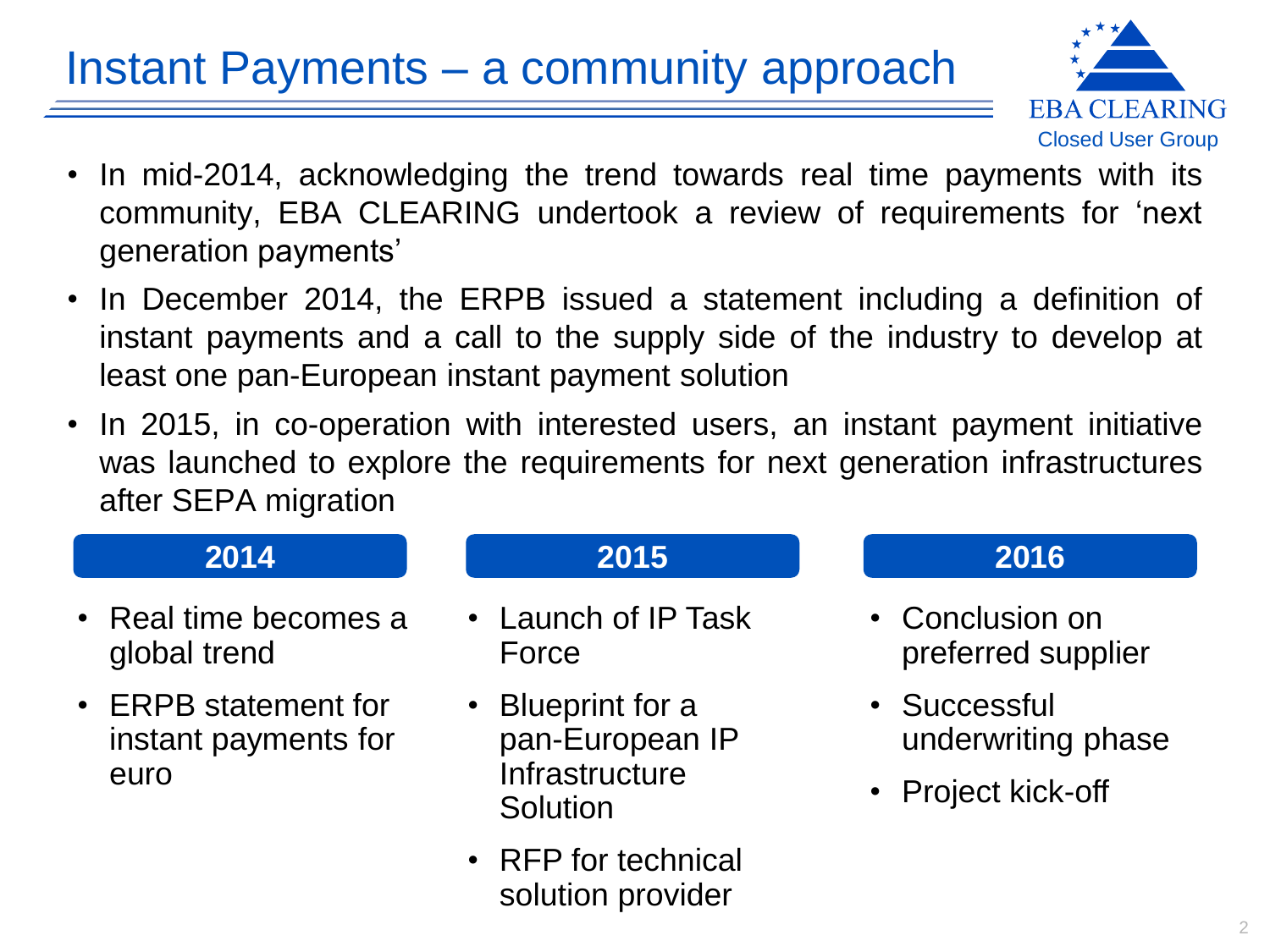## Project Progress

**EBA CLEARING** Closed User Group



- The project is **on track**
- $\triangleright$  EBACL testing is on-going, as well as work on the legal design and operations setup
- $\triangleright$  The requirements for VAS services are being finalised. Decision for the go/no-go of the initiative is expected in H1 2017.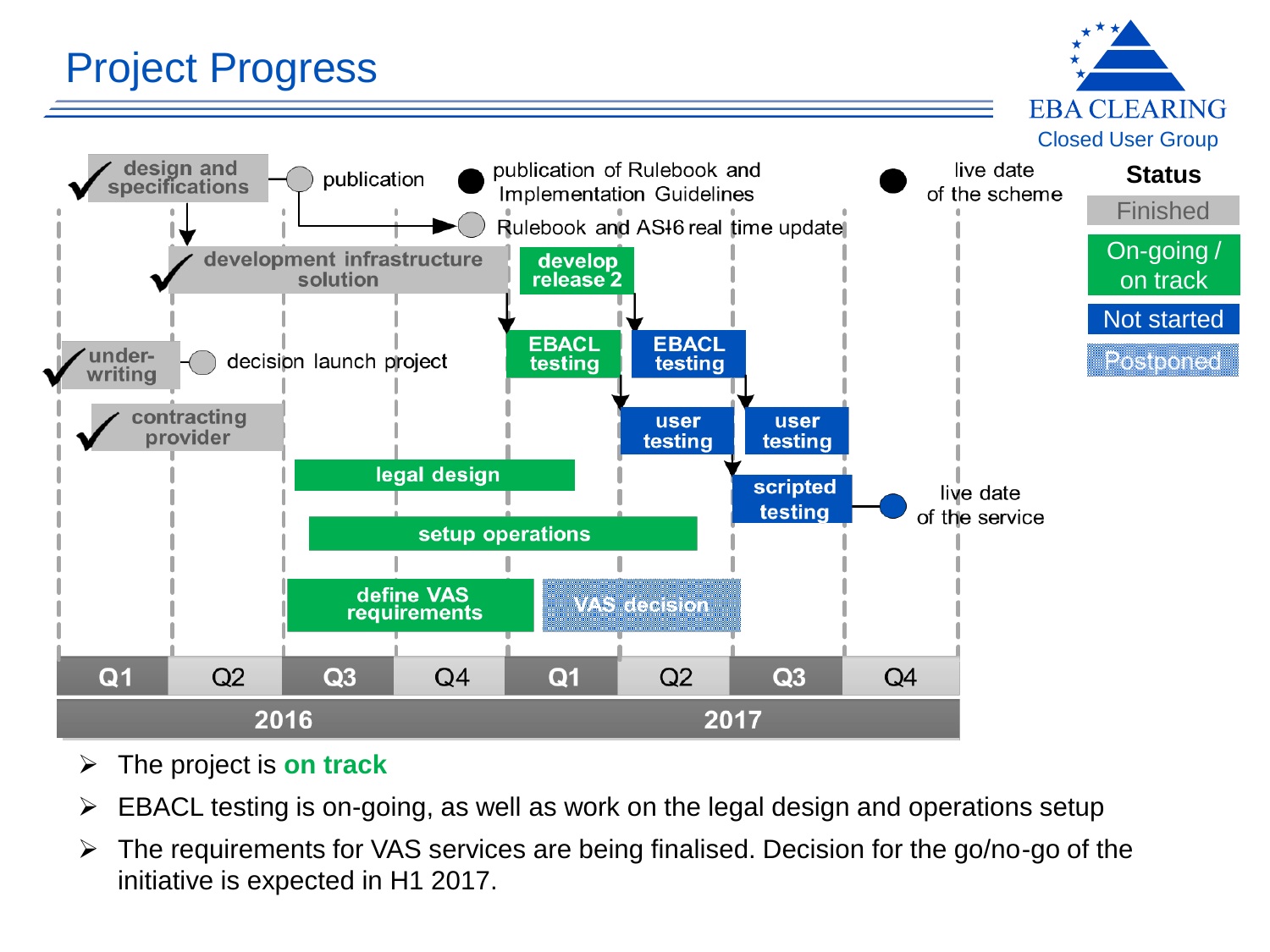# Key elements



- Designed and governed by users
- Project delivery in time and budget
- Low costs thanks to sharing investments
- 
- Scalable systems, so that the processing capacity can be increased when volumes justify this
- Highly liquidity-efficient with possibilities for manual control until full automation
- Agile system architecture to support easy adaptation to market needs
- EPC SCT Inst Scheme Rulebook-compliant with possibility to do even better than the scheme
- Designed to build reach